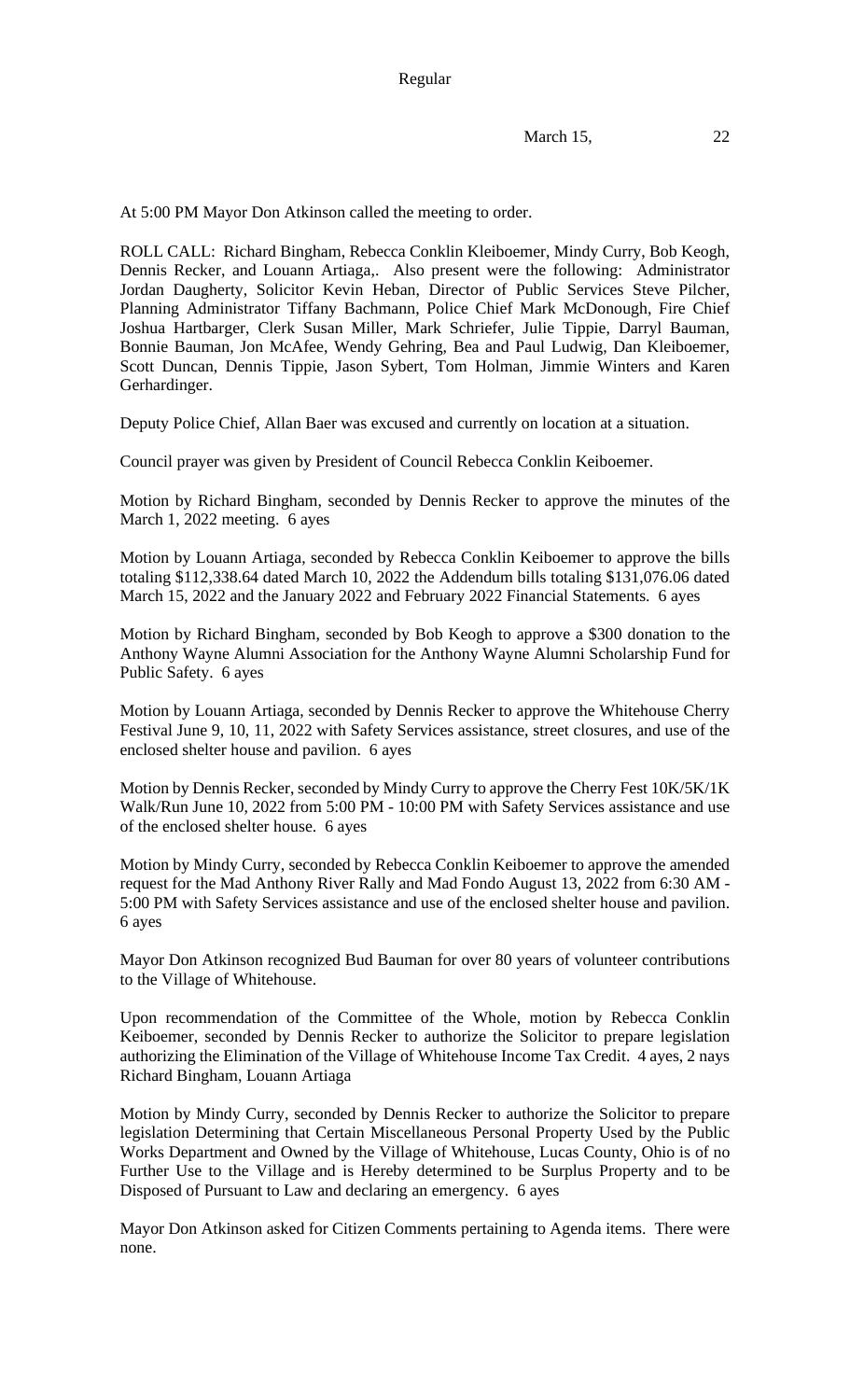## March 15, 22

Motion by Louann Artiaga, seconded by Rebecca Conklin Keiboemer to accept, as previously authorized, Resolution 5-2022 Determining that Certain Miscellaneous Personal Property Used by the Public Works Department and Owned by the Village of Whitehouse, Lucas County, Ohio is of no Further Use to the Village and is Hereby determined to be Surplus Property and to be Disposed of Pursuant to Law at its first reading and declaring an emergency. 6 ayes

Motion by Dennis Recker, seconded by Rebecca Conklin Keiboemer to suspend the rules and to have the second and third reading of Resolution 5-2022 by title only and declaring an emergency. 6 ayes

Motion by Dennis Recker, seconded by Rebecca Conklin Keiboemer to accept Resolution 5-2022 and to pass said Resolution and declaring an emergency. 6 ayes

Motion by Mindy Curry, seconded by Rebecca Conklin Keiboemer to authorize virtual attendance to Council Meetings for Council members. 6 ayes

Other items discussed:

- Guidelines to disperse Village donations, timeline, set policy to act fairly and equitably
- Tree inventory, removal, HOA street trimming, Nature books added to Facebook, Arbor Day Plantings and celebration, Growth Award, Growth Award projects, beekeeping, master plan update, Tree Ordinance Review
- Board of Zoning appeals, Mike Walters Chair, Chuck Kethel Vice Chair, Julie Studer - Secretary, 6 month extension approved for portable storage unit
- Planning Commission, Tom Lytle Chair, David Prueter Vice Chair, Justin Clampitt - Secretary, preliminary site plan for Magnolia Estates Savannah Lake Plat 2 sidewalk variance, Cul de sac variance, meetings at 6:00 PM
- Stabilizing the general fund, options, Administration recommends eliminating the Income Tax Credit, bedroom community, little commercial tax base, engaging the public, doing nothing would cause reduction in services and degradation of capital projects, three full readings for public comment, publicize on social media, 30 day referendum after it passes, income tax has not increased since 1975, 13 other communities in NW Ohio have reduced/eliminated the income tax credit
- Firefighters Derek Francis and Dustin Richardson were recognized at the Waterville Council Meeting.
- Reciprocity is to prevent double taxation, some communities give 100% reciprocity, slow the process down, 4 people making a decision, need to increase revenue, believe the voters will do the right thing
- Public officials elected to do the work on residents behalf, Council members are residents that will be affected
- Public comments will still be able to be taken virtually after July, Council virtual attendance make arrangements with Chief Hartbarger
- Place Village donation distribution guidelines on the next COW agenda
- Whitehouse is a bedroom community, keep services, residents don't want large businesses, not raising property taxes, paying for services you are receiving where you live, won't be passed and effective until June, input from residents
- Public Service work appreciated in the snowstorm
- Councilman Dennis Recker will participate in the April meeting virtually
- People are happy to be a part of Whitehouse, going to have a severe financial situation in 2-3 years without action, 1975 was the last revenue increase due to good management, half of Residents are paying and not receiving the tax credit
- Not raising property taxes for concern of the effect on people on a fixed income, \$500,000 needed, option 4A raises \$750,000

Motion by Bob Keogh, seconded by Dennis Recker to adjourn at 6:25 PM. 6 ayes